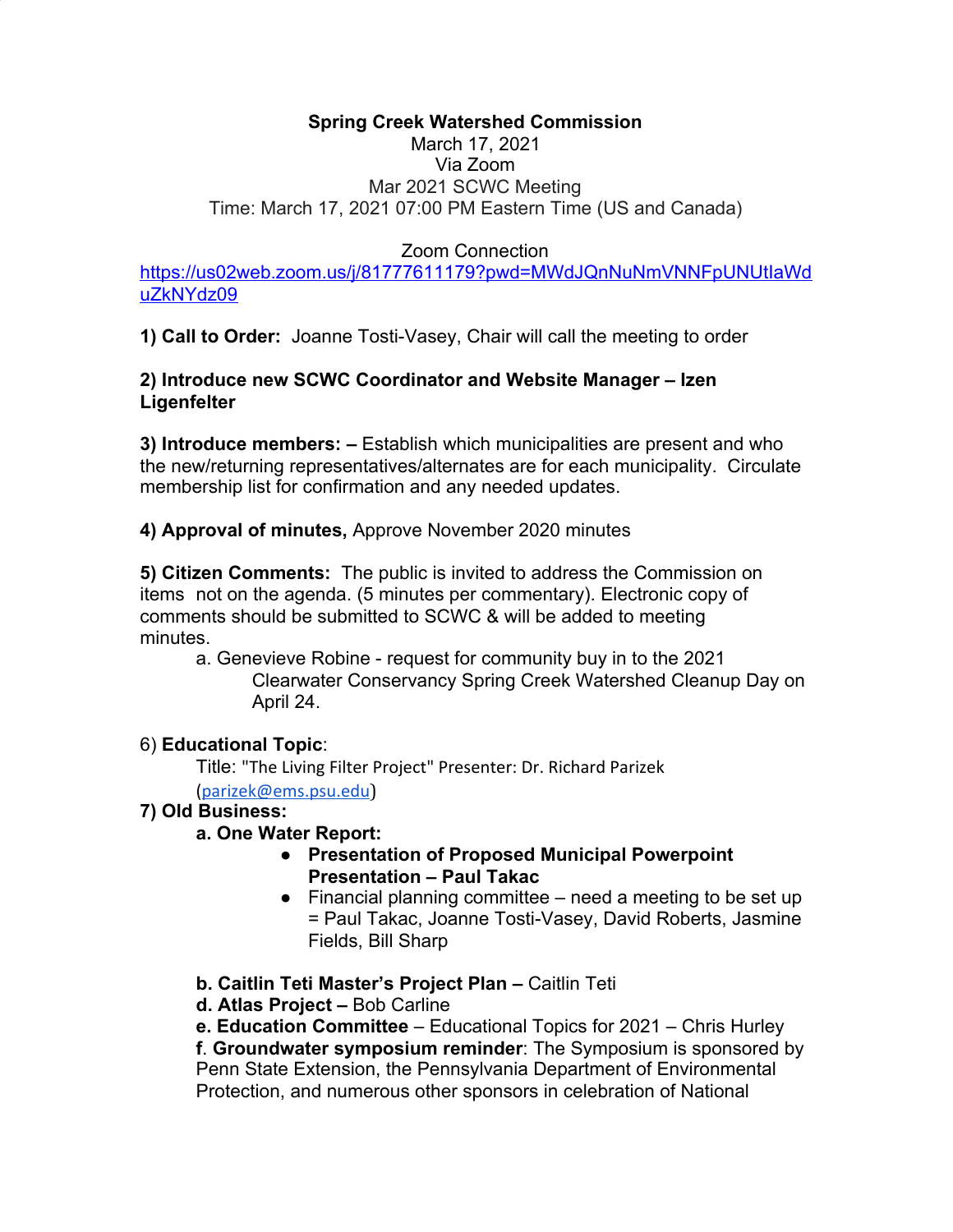Drinking Water Week! The event provides a forum for researchers, students, professionals and educators working in the groundwater field to exchange information and promote protection of groundwater resources throughout the state. Request to support Commission members to attend on May 5 at a cost of \$50/Commission member.

#### **8) New Business:**

**a. 2020 financial invoices –** these invoices were never sent out. Does the Commission want to back invoice the municipalities for 2020? If so, the invoices must be sent out by January 31, 2021 in order to have the municipalities pay their 2020 share.

**b. Possible creation of a SCWC Facebook Page –** What would Commissioners like to see if we do this. Izen Lingenfelter to present his ideas for such a page.

**c. Microplastic Pollution in the Spring Creek Watershed** – see attached report from Penn Environment. [\(Click here to view report\)](https://drive.google.com/file/d/1x5w4oYSnyE_4FR3SmPcqiPXGsGs7_fLZ/view?usp=sharing)

#### **9) Financials -UPDATE**

a. **Report:** October - December – Prasenjit Mitra, Jon Eaton, Bill Sharp

| (LAST REPORT)                                                     |                |                                      |
|-------------------------------------------------------------------|----------------|--------------------------------------|
| December 2020 (corrected)                                         |                |                                      |
| Project Fund: Debit:                                              | \$0.00 Credit: | \$00.00 Balance:                     |
| \$2,150.63                                                        |                |                                      |
| <b>General Fund: Debit:</b>                                       |                | \$231.19 Credit: \$2,741.00 Balance: |
| \$17,914.95                                                       |                |                                      |
| Credit – Memberships for 2021 from College, Harris, Milesburg,    |                |                                      |
| <b>Spring, and Walker Townships</b>                               |                |                                      |
| Debit – Atlas Wix website fee (check was backdated to 12-31-2020) |                |                                      |
| January 2021                                                      |                |                                      |
| Project Fund: Debit:                                              | \$0.00 Credit: | \$00.00 Balance:                     |
| \$2,150.63                                                        |                |                                      |
| General Fund: Debit: \$0 Credit: \$232.13 Balance: \$18,147.08    |                |                                      |
| Credit – voided check from June 2020                              |                |                                      |
| <b>February 2021</b>                                              |                |                                      |
| Project Fund: Debit:                                              | \$0.00 Credit: | \$00.00 Balance:                     |
| \$2,150.63                                                        |                |                                      |
| General Fund: Debit:                                              | \$0.00 Credit: | \$7,962.00 Balance:                  |
| \$26,109.08.08                                                    |                |                                      |
| Credit – Memberships for 2020 or 2021 from Milesburg (2020) and   |                |                                      |
| State College Boroughs plus Benner, Patton, and Walker Townships, |                |                                      |
| plus College Township Water Authority (2020).                     |                |                                      |
|                                                                   |                |                                      |